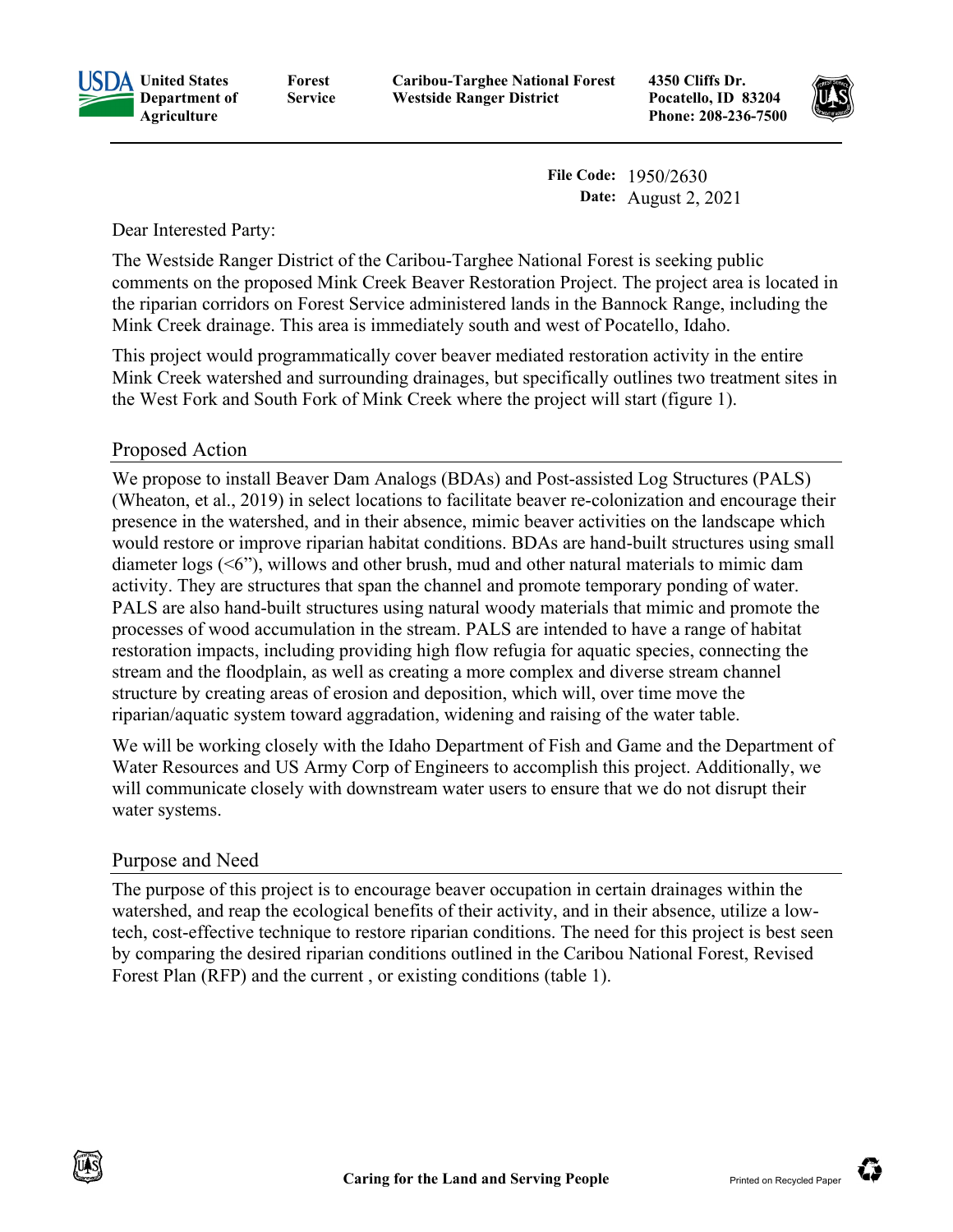| $\mathbf{H}$ and $\mathbf{H}$ and $\mathbf{H}$ and $\mathbf{H}$ are $\mathbf{H}$ and $\mathbf{H}$                                                                                                                                                                                                                                                                                                                                                                                                                                                                                                                                                                                                        |                                                                                                                                                                                                                                                                                                                                                                                                                                                                                                                                                                                                                                                                                                                    |
|----------------------------------------------------------------------------------------------------------------------------------------------------------------------------------------------------------------------------------------------------------------------------------------------------------------------------------------------------------------------------------------------------------------------------------------------------------------------------------------------------------------------------------------------------------------------------------------------------------------------------------------------------------------------------------------------------------|--------------------------------------------------------------------------------------------------------------------------------------------------------------------------------------------------------------------------------------------------------------------------------------------------------------------------------------------------------------------------------------------------------------------------------------------------------------------------------------------------------------------------------------------------------------------------------------------------------------------------------------------------------------------------------------------------------------------|
| <b>RFP Desired Conditions (RFP, pg4-47)</b>                                                                                                                                                                                                                                                                                                                                                                                                                                                                                                                                                                                                                                                              | <b>Existing Conditions</b>                                                                                                                                                                                                                                                                                                                                                                                                                                                                                                                                                                                                                                                                                         |
| Riparian areas filter sediments, protect stream<br>banks, improve water quality, reduce flooding,<br>recharge groundwater, and maintain stream flow.<br>Riparian areas are covered by deep-rooted and other<br>desirable, protective vegetation which provides<br>adequate summer and winter thermal regulation.<br>They provide food, water, cover, nesting areas, and<br>protected pathways for aquatic and wildlife species.                                                                                                                                                                                                                                                                          | Although the Mink Creek watershed provides<br>excellent beaver habitat, beaver activity has<br>diminished along particular stream segments.<br>Reductions in beaver activity leads to decreases<br>the water tables, drying of riparian areas, and a<br>plant species shift to more upland species that<br>do not provide for streambank protection nor<br>critical riparian habitats.                                                                                                                                                                                                                                                                                                                             |
| Riparian areas identified as being in properly<br>functioning condition are managed to maintain at<br>least that condition with no downward trends. Areas<br>identified as functioning-at-risk or nonfunctioning<br>show an upward trend toward proper functioning<br>condition.                                                                                                                                                                                                                                                                                                                                                                                                                         | One of the PFC rating components is "beaver<br>dams are stable." Beaver dams in the area are<br>not stable. The loss of beaver activity and<br>beaver dam maintenance is a contributing factor<br>for streams not to be in PFC.                                                                                                                                                                                                                                                                                                                                                                                                                                                                                    |
| Stream channels and floodplains are functioning<br>properly relative to the landform and climate.<br>Aquatic ecosystems are within the capability of the<br>channel types and landform.                                                                                                                                                                                                                                                                                                                                                                                                                                                                                                                  | Streams in the watershed naturally evolved with<br>beaver as a key component of stream stability.<br>The loss of beaver activity in portions of the<br>watershed is limiting particular stream<br>segments from functioning properly.                                                                                                                                                                                                                                                                                                                                                                                                                                                                              |
| Public waters are restored where water quality does<br>not support beneficial uses and otherwise are<br>maintained or improved.                                                                                                                                                                                                                                                                                                                                                                                                                                                                                                                                                                          | Idaho DEQ identified Mink Creek as not<br>supporting cold water aquatic life. Total<br>maximum daily loads for sediment, nitrogen,<br>and phosphorus apply. Restoring beaver<br>activity in degraded stream reaches would<br>likely reduce sediment and phosphorus loads<br>and thereby improve water quality.                                                                                                                                                                                                                                                                                                                                                                                                     |
| Properly functioning riparian systems contain a<br>mosaic of well-connected habitats that support<br>diverse populations of native and desired non-native<br>species. All life phases are fully supported.<br>Native aquatic and riparian-dependent species<br>population strongholds are increasing and well<br>distributed within historic ranges. Improved aquatic<br>and riparian habitat conditions contribute to the<br>recovery of federally listed aquatic and riparian-<br>dependent species and keep species-at-risk from<br>becoming listed, allowing them to expand into<br>previously occupied habitat. Fragmentation is<br>reduced as connectivity between streams and rivers<br>improves. | Beaver activity has decreased in the West and<br>South Forks of Mink Creek. This decrease in<br>beaver has directly decreased the amount of<br>quality habitat available for fish and other<br>aquatic and riparian habitat dependent species.<br>Fisheries habitat tends to contract in a<br>downstream direction when beaver is not<br>present. Aquatic habitat is simplified, water<br>depths and pool habitats decrease, and de-<br>watered reaches are present. Beaver have the<br>potential to modify and expand aquatic habitat<br>for fish and other riparian dependent species<br>and therefore have the potential to increase<br>fisheries populations into suitable and historic<br>headwater habitats. |

**Table 1: Comparison of desired and existing conditions in the Aquatic Influence Zone (AIZ) along Mink Creek in the project area.**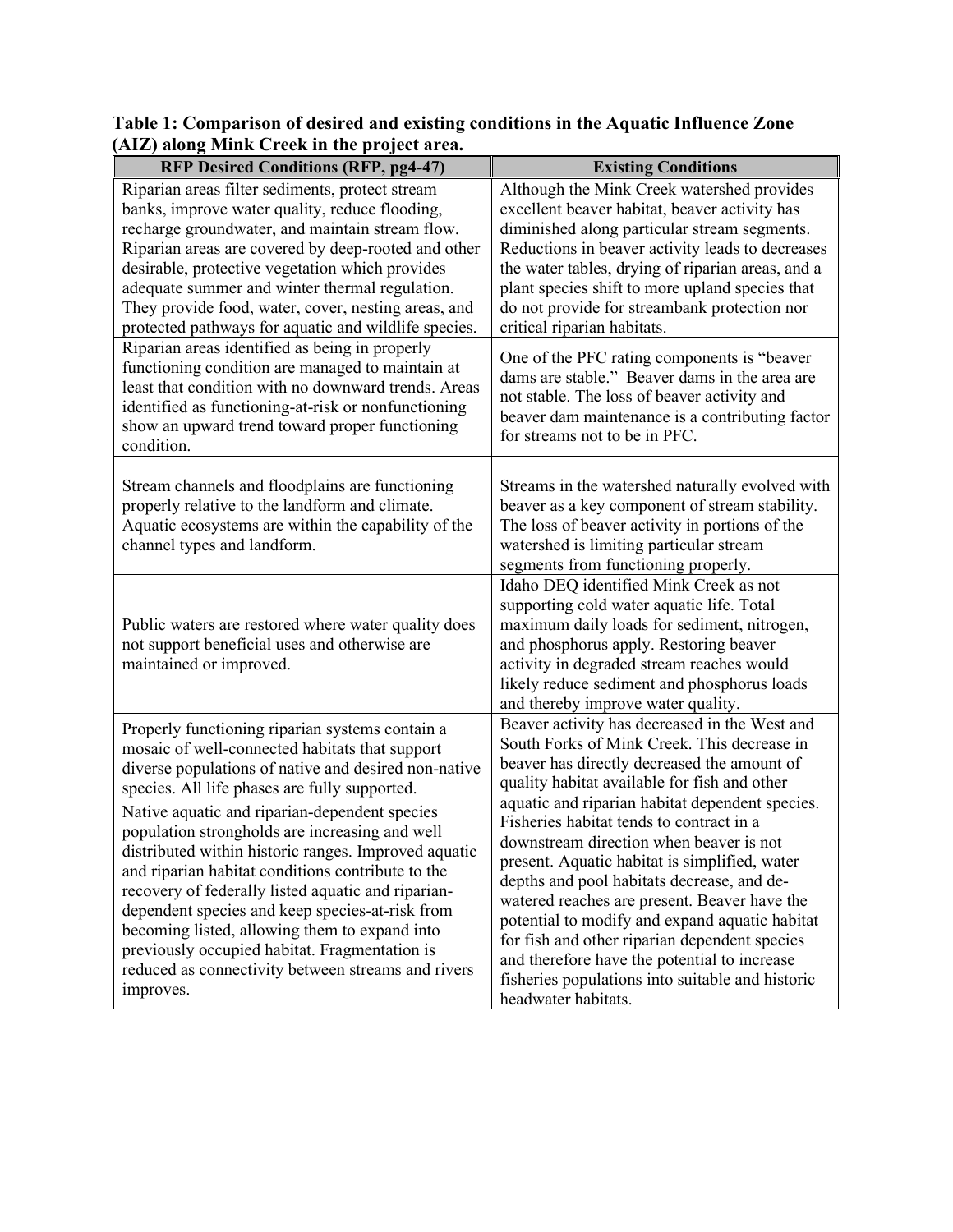## Decision Framework

It is anticipated that the proposed action may be categorically excluded from documentation in an environmental impact statement or an environmental assessment as per direction contained in FSH 1909.15 (Chapter 30 – § 31.2 (6)) and 36 CFR (§ 220.6(e) (6)):

• "…habitat improvement activities that do not include the use of herbicides or do not require more than 1 mile of low standard road construction."

A categorical exclusion (CE) may be appropriate if no extraordinary circumstances are identified during the environmental analysis. I will be the deciding officer on this project, and should the proposed action be approved, my decision will be documented in a Decision Memo. Pursuant to the Consolidated Appropriations Act of 2014 (Pub. L. No. 113-76) and the Agricultural Act of 2014 (Farm Bill) (Pub. L. No. 113-79), this decision is not subject to pre-decisional administrative review or administrative appeal.

## Opportunity to Comment

To complete the environmental analysis in a timely manner, your comments would be most useful if received by August 30, 2021. For more information on project specifics, feel free to contact Chris Colt, Wildlife Biologist, at (208) 236-7506 or [chris.colt@usda.gov.](mailto:chris.colt@usda.gov)

Please send any comments or concerns with this action to the following email: [comments](mailto:comments-intermtn-caribou-targhee-westside@usda.gov)[intermtn-caribou-targhee-westside@usda.gov.](mailto:comments-intermtn-caribou-targhee-westside@usda.gov) Written comments can also be submitted to me at the following address: Kim Obele, Westside District Ranger, 4350 Cliffs Dr. Pocatello, ID 83204 or [kim.obele@usda.gov.](mailto:kim.obele@usda.gov)

Sincerely,

KIM OBELE

Digitally signed by KIM OBELE Date: 2021.08.02 16:04:40 -06'00'

KIM A. OBELE District Ranger